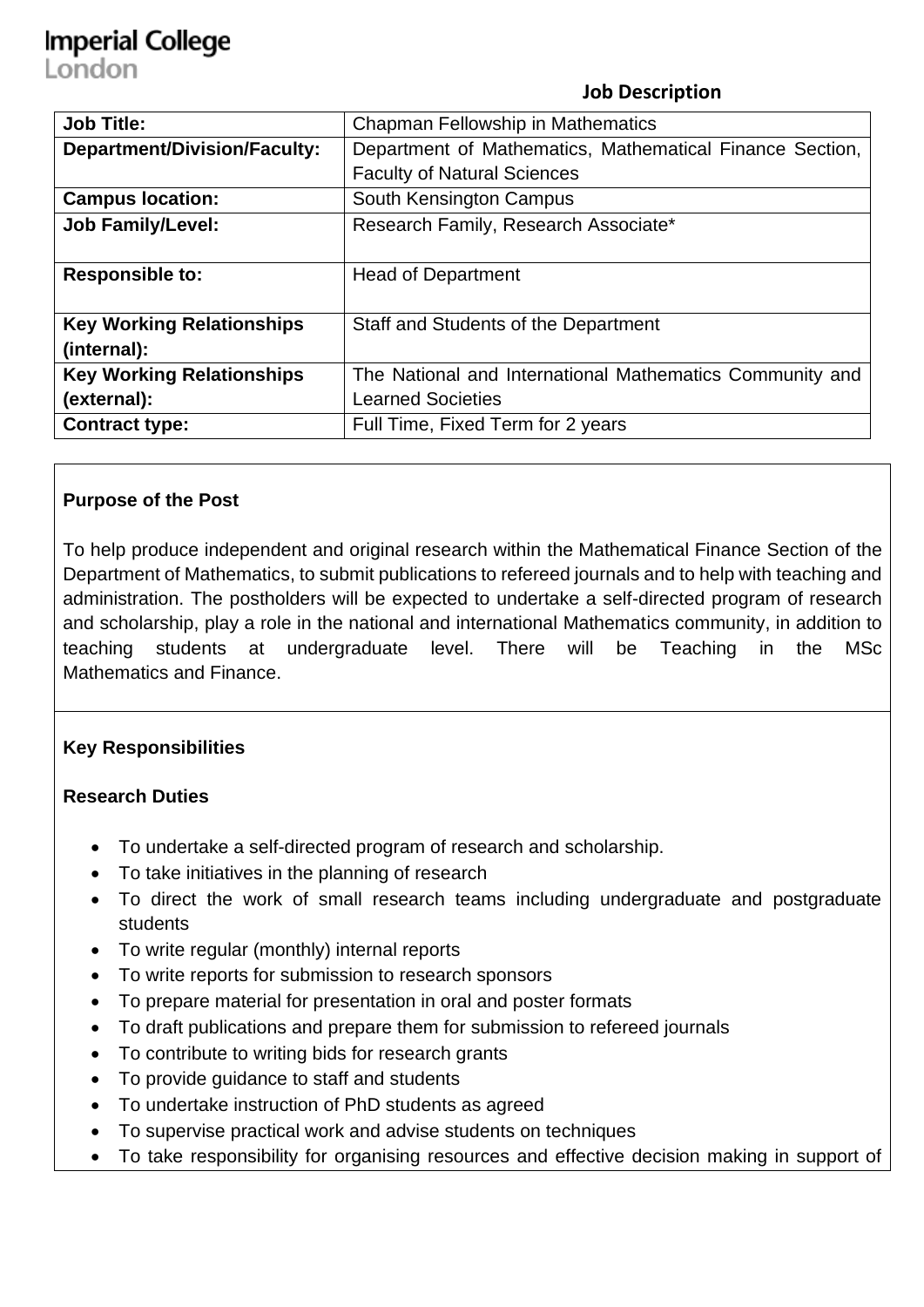**Imperial College** London

**Job Description**

#### research

- To present findings to colleagues and at conferences.
- To submit publications in refereed journals.
- To attend relevant workshops and conferences as necessary.
- To develop contacts and research collaborations within the College and the wider community.
- To play a role in the national and international Mathematics community and learned societies.
- To promote the reputation of the Department and the College through scientific meetings and other activities.

#### **Teaching Duties**

- Teaching in the MSc Mathematics and Finance. Approximately half a typical teaching load will be expected.
- To contribute to the assurance and enhancement of the quality of teaching and learning and research within the Department, in line with College standards.

#### **Other**

- To undertake appropriate administration tasks
- To be responsible for ensuring that data is accurate, up-to-date and complete
- To attend relevant meetings
- To undertake any necessary training and/or development

#### **Person Specification**

| <b>Requirements</b><br>Candidates/post holders will be expected to demonstrate the following                                                                                                                                               | <b>Essential</b><br>(E)<br><b>Desirable</b><br>(D) |
|--------------------------------------------------------------------------------------------------------------------------------------------------------------------------------------------------------------------------------------------|----------------------------------------------------|
|                                                                                                                                                                                                                                            |                                                    |
| <b>Education</b>                                                                                                                                                                                                                           |                                                    |
| Hold a PhD (or equivalent) in Mathematics or a closely related subject<br>*Candidates who have not yet been officially awarded their PhD will be appointed<br>as a Research Assistant within the salary range £36,694 - £39,888 per annum. | E                                                  |
| <b>Knowledge &amp; Experience</b>                                                                                                                                                                                                          |                                                    |
| A proven research record in Mathematical Finance or a related field such<br>as Stochastic Analysis, Optimal Control, Statistics, or Machine Learning                                                                                       | E                                                  |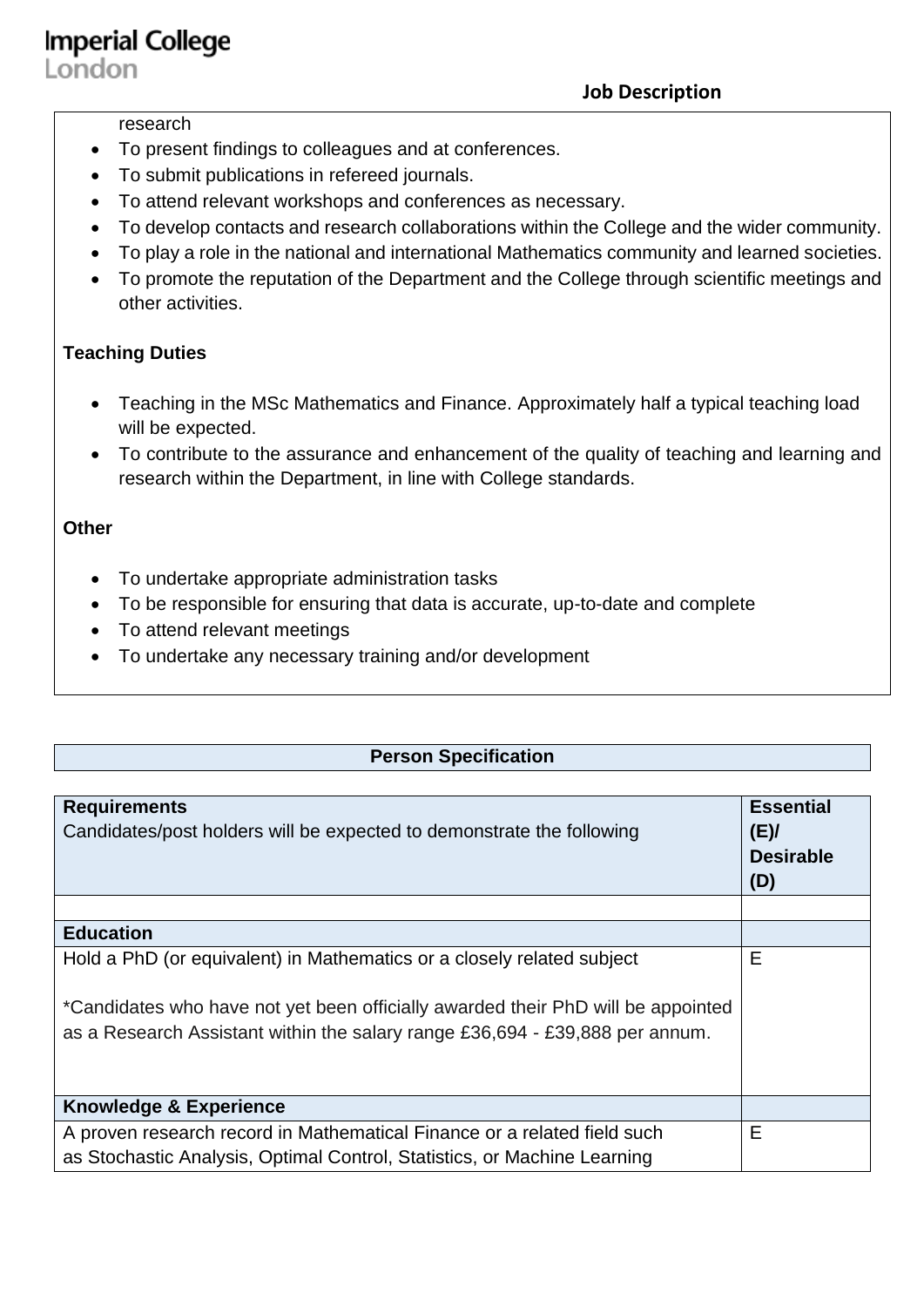# **Imperial College**<br> **John Description**<br> **John Description**

| The potential for strong leadership qualities in the subject, as illustrated, for  | E |
|------------------------------------------------------------------------------------|---|
| example, through showing initiative on research projects.                          |   |
| An outstanding research record commensurate with their level of experience as      | E |
| demonstrated, for example, through an outstanding thesis, publications,            |   |
| conference presentations etc.                                                      |   |
| <b>Skills &amp; Abilities</b>                                                      |   |
| An exceptional ability in the chosen research area.                                | E |
| The ability to contribute significantly to the research environment of the         | Е |
| Department of Mathematics as demonstrated, for example, through a proven           |   |
| track record of successful research interaction.                                   |   |
| The ability to teach Mathematics at Undergraduate and Postgraduate level, as       | E |
| shown by a good level in written and verbal communication skills together with     |   |
| the ability to give effective presentations.                                       |   |
| Ability to keep accurate records of research results and activity                  | Е |
| Ability to exercise initiative and judgement in carrying out research tasks        | E |
| Ability to conduct a detailed review of recent literature                          | E |
| Ability to develop and apply new concepts                                          | E |
| Creative approach to problem-solving                                               | E |
| Excellent verbal communication skills and the ability to deal with a wide range of | E |
| people                                                                             |   |
| Excellent written communication skills and the ability to write clearly and        | E |
| succinctly for publication                                                         |   |
| Ability to organise own work with minimal supervision                              | E |
| Ability to prioritise own work in response to deadlines                            | E |
| Ability to direct the work of a small research team and motivate others to produce | E |
| a high standard of work                                                            |   |
| High level analytical capability                                                   | E |
| Ability to communicate complex information clearly                                 | Е |
| Ability to apply relevant models, techniques and methods and develop new ones      | Е |
| Ability to assess resource requirements and deploy them effectively                | E |
| Ability to encourage research culture in others                                    | E |
| <b>Other Requirements</b>                                                          |   |
| Willingness to work as part of a team and to be open-minded and cooperative        | E |
| Commitment to meeting deadlines                                                    | E |
| Commitment to maintaining and enhancing facilities and training others in their    | E |
| use                                                                                |   |
| Discipline and regard for confidentiality and security at all times                | E |
| Willingness to travel both within the United Kingdom and abroad to conduct         | Е |
| research and attend conferences/workshops and other meetings                       |   |
| Flexible attitude towards work.                                                    | E |
| Willingness to undertake any necessary training for the role                       | E |